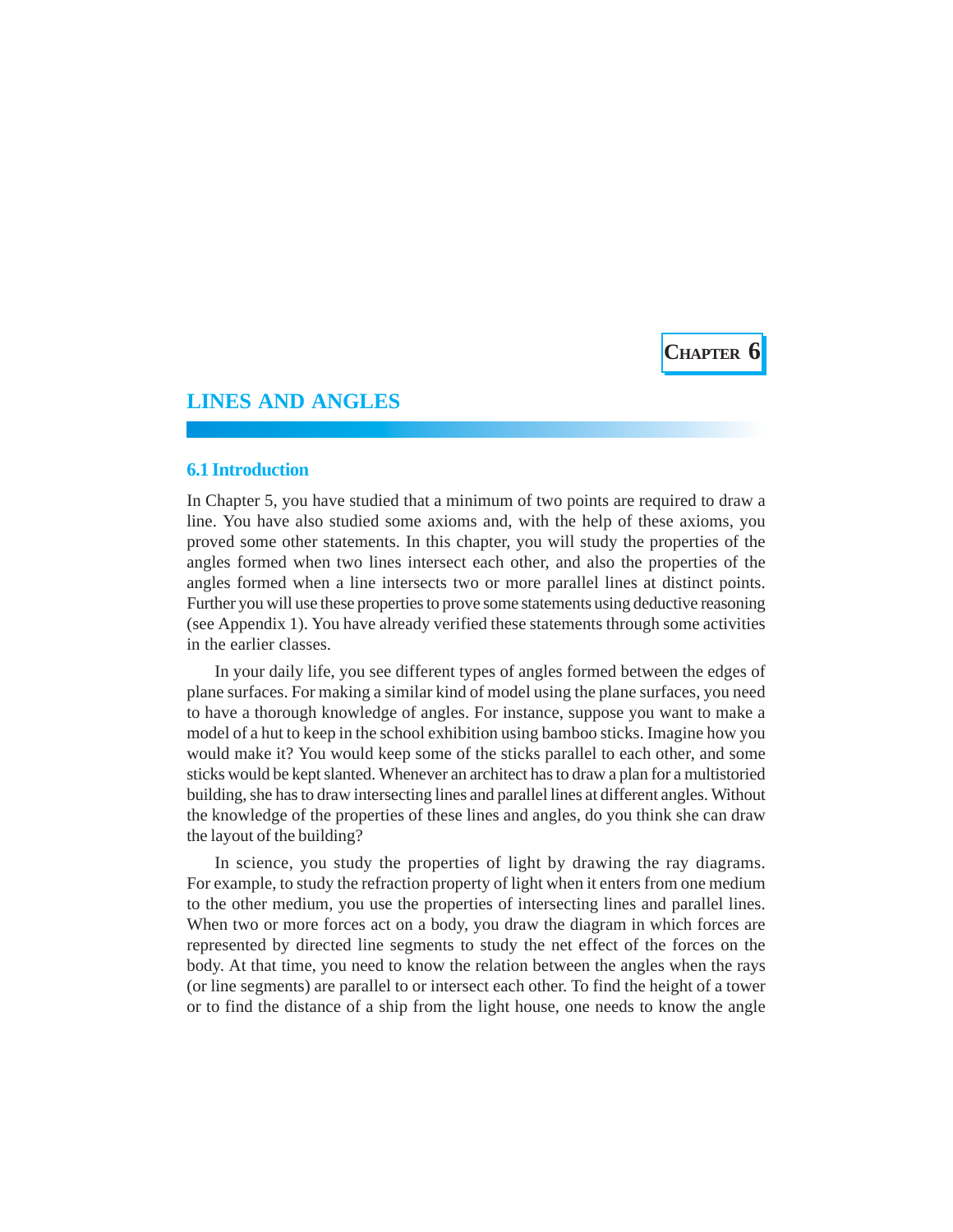formed between the horizontal and the line of sight. Plenty of other examples can be given where lines and angles are used. In the subsequent chapters of geometry, you will be using these properties of lines and angles to deduce more and more useful properties.

Let us first revise the terms and definitions related to lines and angles learnt in earlier classes.

## **6.2 Basic Terms and Definitions**

Recall that a part (or portion) of a line with two end points is called a **line-segment** and a part of a line with one end point is called a **ray**. Note that the line segment AB is denoted by  $\overrightarrow{AB}$  , and its length is denoted by AB. The ray AB is denoted by  $\overrightarrow{AB}$  , and a line is denoted by  $\overrightarrow{AB}$ . However, we will not use these symbols, and will denote the line segment AB, ray AB, length AB and line AB by the same symbol, AB. The meaning will be clear from the context. Sometimes small letters *l*, *m*, *n*, etc. will be used to denote lines.

If three or more points lie on the same line, they are called **collinear points**; otherwise they are called **non-collinear points**.

Recall that an **angle** is formed when two rays originate from the same end point. The rays making an angle are called the **arms** of the angle and the end point is called the **vertex** of the angle. You have studied different types of angles, such as acute angle, right angle, obtuse angle, straight angle and reflex angle in earlier classes (see Fig. 6.1).



**Fig. 6.1 : Types of Angles**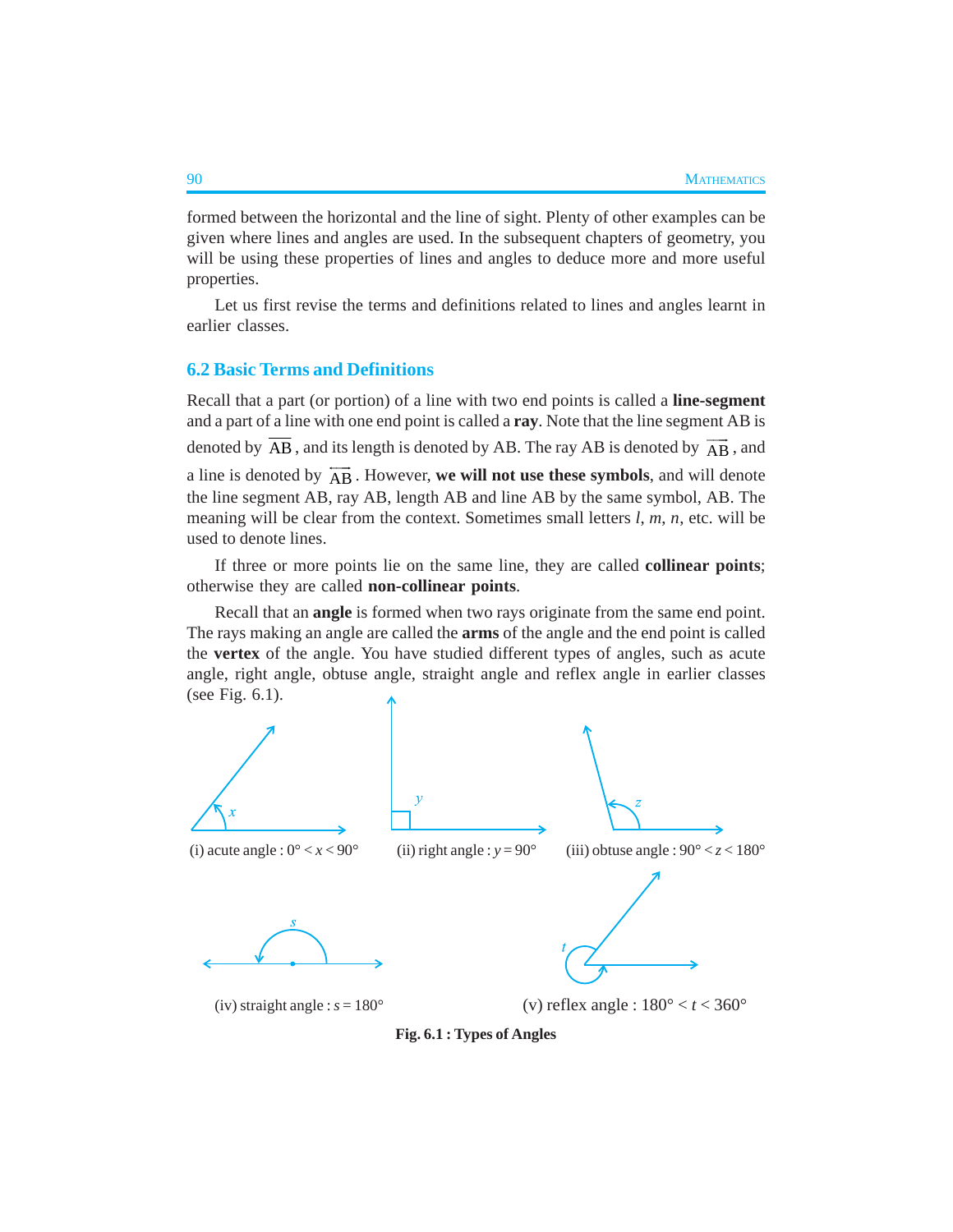An **acute** angle measures between 0° and 90°, whereas a **right angle** is exactly equal to 90°. An angle greater than 90° but less than 180° is called an **obtuse angle**. Also, recall that a **straight angle** is equal to 180°. An angle which is greater than 180° but less than 360° is called a **reflex angle**. Further, two angles whose sum is 90° are called **complementary angles**, and two angles whose sum is 180° are called **supplementary angles**.

You have also studied about adjacent angles in the earlier classes (see Fig. 6.2). Two angles are **adjacent**, if they have a common vertex, a common arm and their non-common arms are on different sides of the common arm. In Fig. 6.2,  $\angle$  ABD and  $\angle$  DBC are adjacent angles. Ray BD is their common arm and point B is their common vertex. Ray BA and ray BC are non common arms. Moreover, when two angles are adjacent, then their sum is always equal to the angle formed by the two noncommon arms. So, we can write

 $\angle$  ABC =  $\angle$  ABD +  $\angle$  DBC.

Note that ∠ ABC and ∠ ABD are not adjacent angles. Why? Because their noncommon arms BD and BC lie on the same side of the common arm BA.

If the non-common arms BA and BC in Fig. 6.2, form a line then it will look like Fig. 6.3. In this case, ∠ ABD and ∠ DBC are called **linear pair of angles**.

You may also recall the **vertically opposite angles** formed when two lines, say AB and CD, intersect each other, say at the point O (see Fig. 6.4). There are two pairs of vertically opposite angles.

One pair is ∠AOD and ∠BOC. Can you find the other pair?



**Fig. 6.2 : Adjacent angles**



**Fig. 6.3 : Linear pair of angles**



**Fig. 6.4 : Vertically opposite angles**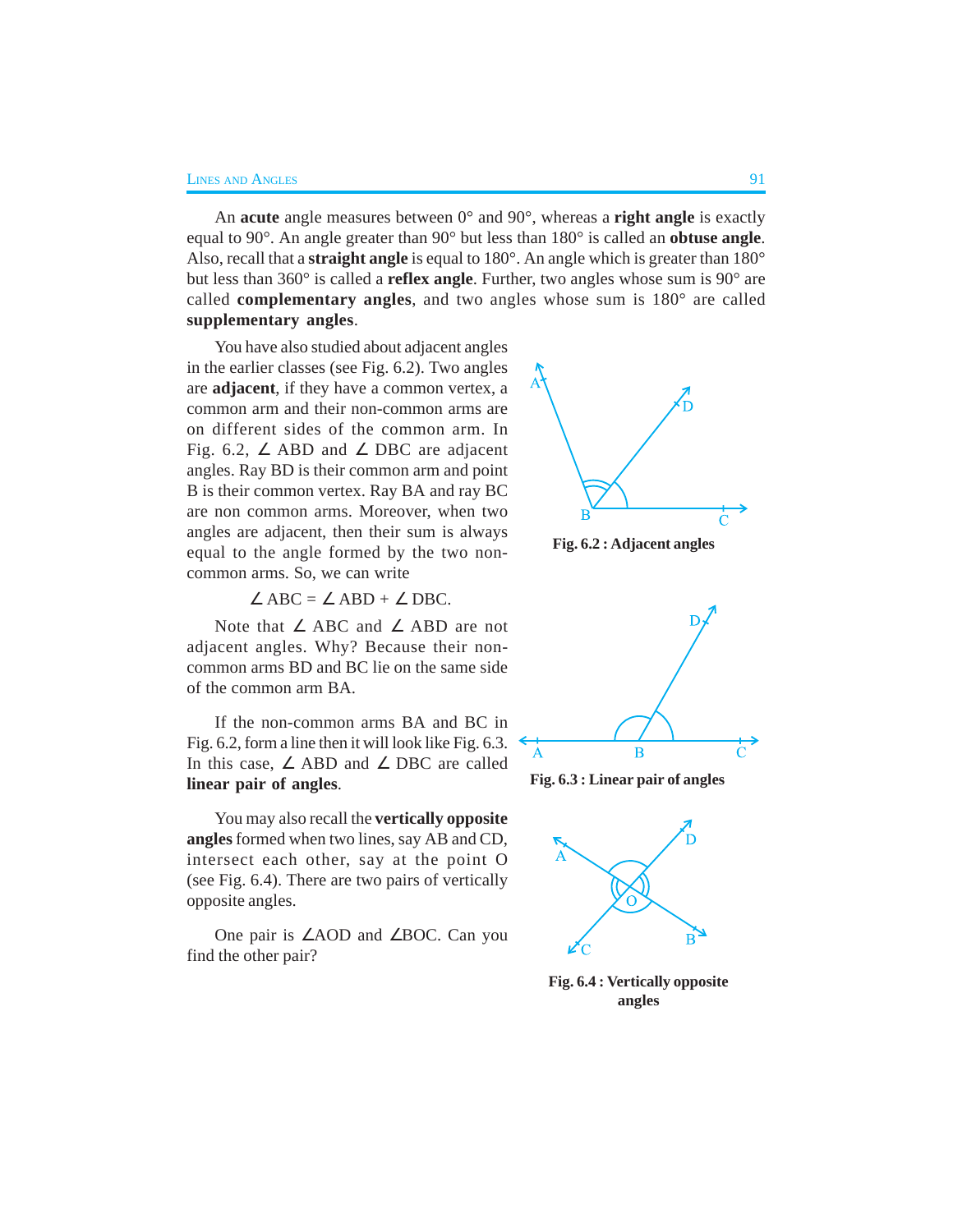### **6.3 Intersecting Lines and Non-intersecting Lines**

Draw two different lines PQ and RS on a paper. You will see that you can draw them in two different ways as shown in Fig. 6.5 (i) and Fig. 6.5 (ii).





**Fig. 6.5 : Different ways of drawing two lines**

Recall the notion of a line, that it extends indefinitely in both directions. Lines PQ and RS in Fig. 6.5 (i) are intersecting lines and in Fig. 6.5 (ii) are parallel lines. Note that the lengths of the common perpendiculars at different points on these parallel lines is the same. This equal length is called the *distance between two parallel lines*.

### **6.4 Pairs of Angles**

In Section 6.2, you have learnt the definitions of some of the pairs of angles such as complementary angles, supplementary angles, adjacent angles, linear pair of angles, etc. Can you think of some relations between these angles? Now, let us find out the relation between the angles formed when a ray stands on a line. Draw a figure in which a ray stands on a line as shown in Fig. 6.6. Name the line as AB and the ray as OC. What are the angles formed at the point O? They are ∠ AOC, ∠ BOC and ∠ AOB. Can we write  $\angle AOC + \angle BOC = \angle AOB$ ?





$$
\left( \frac{1}{2} \right)
$$

Yes! (Why? Refer to adjacent angles in Section 6.2)

What is the measure of  $\angle$  AOB? It is 180°. (Why?) (2)

From (1) and (2), can you say that  $\angle AOC + \angle BOC = 180^{\circ}$ ? Yes! (Why?)

From the above discussion, we can state the following Axiom: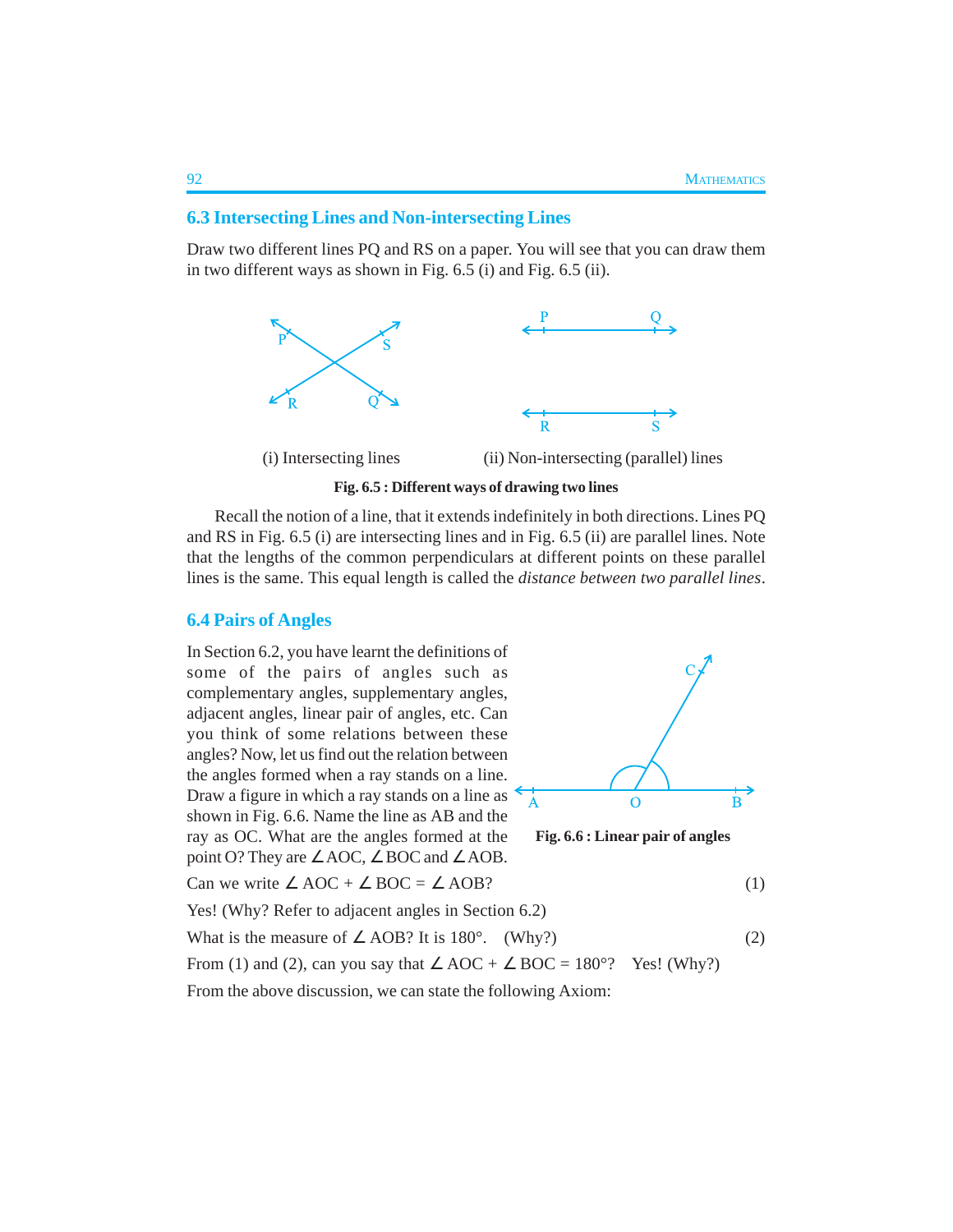**Axiom 6.1 :** *If a ray stands on a line, then the sum of two adjacent angles so formed is* 180°.

Recall that when the sum of two adjacent angles is 180°, then they are called a **linear pair of angles**.

In Axiom 6.1, it is given that 'a ray stands on a line'. From this 'given', we have concluded that 'the sum of two adjacent angles so formed is 180°'. Can we write Axiom 6.1 the other way? That is, take the 'conclusion' of Axiom 6.1 as 'given' and the 'given' as the 'conclusion'. So it becomes:

(A) If the sum of two adjacent angles is 180°, then a ray stands on a line (that is, the non-common arms form a line).

Now you see that the Axiom 6.1 and statement (A) are in a sense the reverse of each others. We call each as converse of the other. We do not know whether the statement (A) is true or not. Let us check. Draw adjacent angles of different measures as shown in Fig. 6.7. Keep the ruler along one of the non-common arms in each case. Does the other non-common arm also lie along the ruler?



**Fig. 6.7 : Adjacent angles with different measures**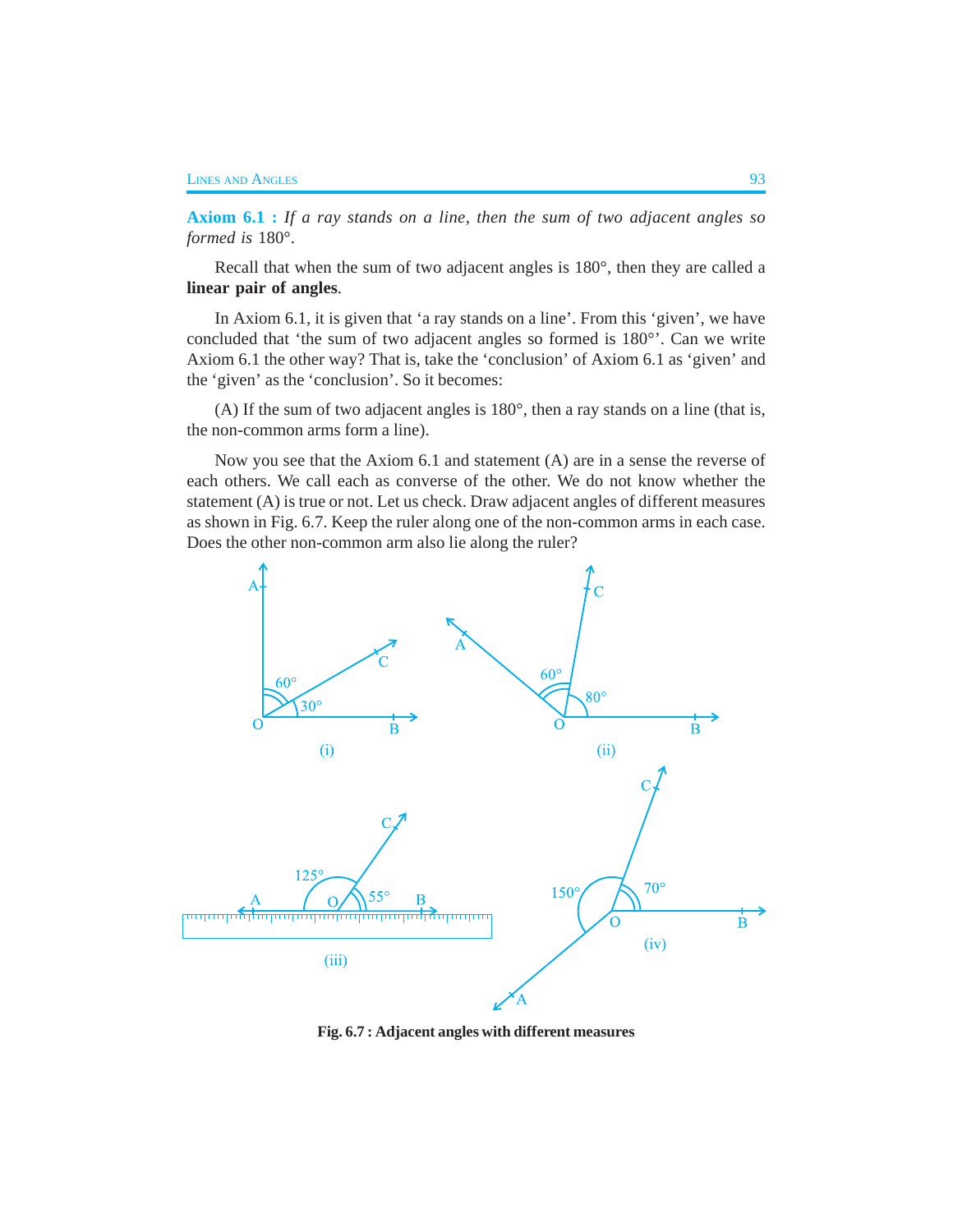You will find that only in Fig. 6.7 (iii), both the non-common arms lie along the ruler, that is, points A, O and B lie on the same line and ray OC stands on it. Also see that  $\angle AOC + \angle COB = 125^{\circ} + 55^{\circ} = 180^{\circ}$ . From this, you may conclude that statement (A) is true. So, you can state in the form of an axiom as follows:

**Axiom 6.2 :** *If the sum of two adjacent angles is* 180°, *then the non-common arms of the angles form a line*.

For obvious reasons, the two axioms above together is called the **Linear Pair Axiom**.

Let us now examine the case when two lines intersect each other.

Recall, from earlier classes, that when two lines intersect, the vertically opposite angles are equal. Let us prove this result now. See Appendix 1 for the ingredients of a proof, and keep those in mind while studying the proof given below.

**Theorem 6.1 :** *If two lines intersect each other, then the vertically opposite angles are equal*.

**Proof :** In the statement above, it is given that 'two lines intersect each other'. So, let AB and CD be two lines intersecting at O as shown in Fig. 6.8. They lead to two pairs of vertically opposite angles, namely,



**Fig. 6.8 : Vertically opposite angles**

We need to prove that  $\angle$  AOC =  $\angle$  BOD and  $∠$  AOD =  $∠$  BOC.

(i) ∠ AOC and ∠ BOD (ii) ∠ AOD and

Now, ray OA stands on line CD.

∠ BOC.

Therefore,  $\angle AOC + \angle AOD = 180^{\circ}$  (Linear pair axiom) (1)

Can we write  $\angle AOD + \angle BOD = 180^{\circ}$ ? Yes! (Why?) (2)

From (1) and (2), we can write

$$
\angle AOC + \angle AOD = \angle AOD + \angle BOD
$$

This implies that  $\angle AOC = \angle BOD$  (Refer Section 5.2, Axiom 3)

Similarly, it can be proved that  $∠AOD = ∠BOC$ 

Now, let us do some examples based on Linear Pair Axiom and Theorem 6.1.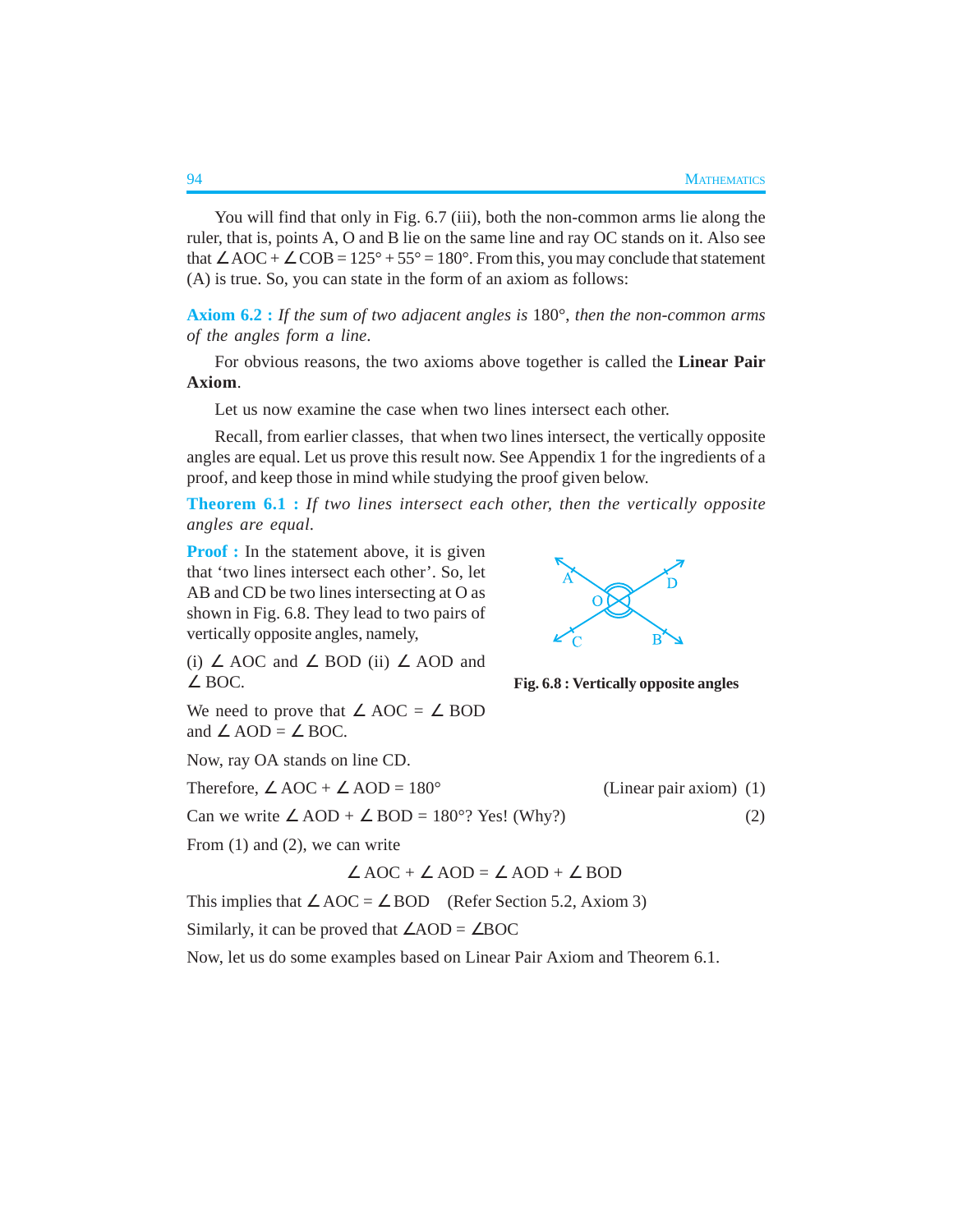**Example 1 :** In Fig. 6.9, lines PQ and RS ۲ intersect each other at point O. If  $\overrightarrow{P}$  $\angle$  POR :  $\angle$  ROQ = 5 : 7, find all the angles. S **Solution :** ∠ POR  $+∠$  ROQ = 180° ∩ (Linear pair of angles) But ∠ POR : ∠ ROQ =  $5:7$  $\overline{R}$ (Given)  $\Omega$ 5 Therefore,  $\angle POR =$  $\frac{1}{12} \times 180^{\circ} = 75^{\circ}$ **Fig. 6.9** 7 Similarly,  $\angle$  ROQ =  $\frac{1}{12} \times 180^{\circ} = 105^{\circ}$ Now,  $\angle POS = \angle ROQ = 105^{\circ}$  (Vertically opposite angles) and  $\angle SOQ = \angle POR = 75^{\circ}$  (Vertically opposite angles)

**Example 2 :** In Fig. 6.10, ray OS stands on a line POQ. Ray OR and ray OT are angle bisectors of ∠ POS and ∠ SOQ, respectively. If ∠ POS =  $x$ , find ∠ ROT.

**Solution :** Ray OS stands on the line POQ.

| Therefore, | $\angle$ POS + $\angle$ SOQ = 180° |  |
|------------|------------------------------------|--|
| But.       | $\angle$ POS = x                   |  |
| Therefore. | $x + \angle SOQ = 180^\circ$       |  |
| So.        | $\angle$ SOQ = 180° – x            |  |

Now, ray OR bisects ∠ POS, therefore,

$$
\angle \text{ROS} = \frac{1}{2} \times \angle \text{POS}
$$

$$
= \frac{1}{2} \times x = \frac{x}{2}
$$

$$
\angle \text{SOT} = \frac{1}{2} \times \angle \text{SOQ}
$$

$$
= \frac{1}{2} \times (180^\circ - x)
$$

$$
= 90^\circ - \frac{x}{2}
$$

Similarly,

**Fig. 6.10**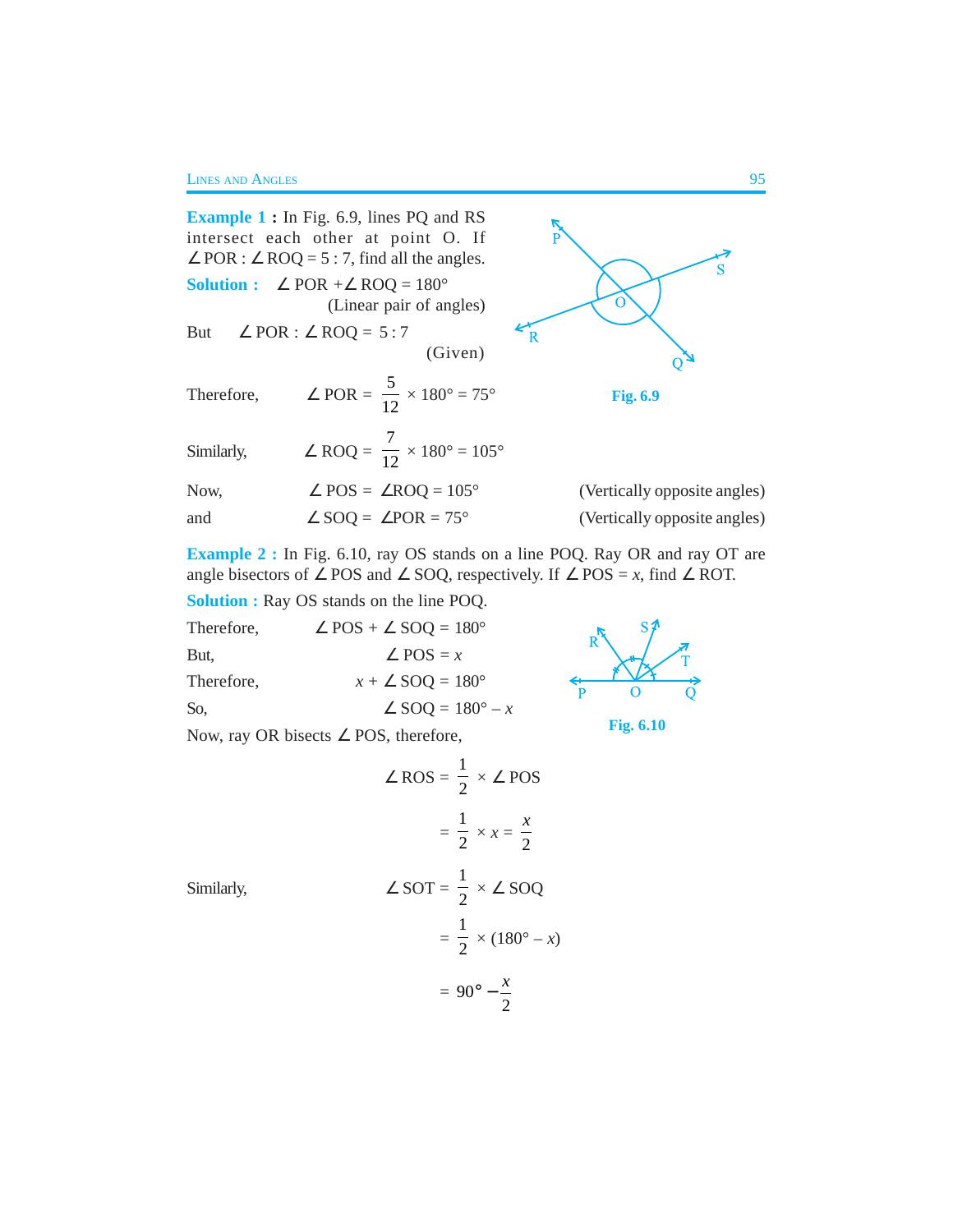**Fig. 6.13**

 $\overline{0}$ 

 $\overline{A}$ 

 $\overrightarrow{B}$ 

 $D_{\overline{A}}$ 

Now,  
\n
$$
\angle ROT = \angle ROS + \angle SOT
$$
\n
$$
= \frac{x}{2} + 90^{\circ} - \frac{x}{2}
$$
\n
$$
= 90^{\circ}
$$
\nExample 3 : In Fig. 6.11, OP, OQ, OR and OS are  
\nfour rays. Prove that  $\angle POQ + \angle QOR + \angle SOR + \angle POS = 360^{\circ}$ .  
\nSolution : In Fig. 6.11, you need to produce any of  
\nthe rays OP, OQ, OR or OS backwards to a point.  
\nLet us produce ray OQ backwards to a point T so  
\nLet us produce ray OQ backwards to a point T so  
\nthat TOQ is a line (see Fig. 6.12).  
\nNow, ray OP stands on line TOQ.  
\nTherefore,  $\angle TOP + \angle POQ = 180^{\circ}$  (1)  
\n(Linear pair axiom)  
\nSimilarly, ray OS stands on line TOQ.  
\nTherefore,  $\angle TOS + \angle SOQ = 180^{\circ}$  (2)  
\nBut  $\angle SOQ = \angle SOR + \angle QOR$   
\nSo, (2) becomes  
\n $\angle TOS + \angle SOR + \angle QOR = 180^{\circ}$  (3)  
\nNow, adding (1) and (3), you get  
\n $\angle TOP + \angle TOS + \angle SOR + \angle QOR = 360^{\circ}$  (4)  
\nBut  $\angle TOP + \angle TOS = \angle POS$   
\nTherefore, (4) becomes  
\n $\angle POQ + \angle QOR + \angle SOR + \angle POS = 360^{\circ}$  (4)  
\n $\angle TOP + \angle TOS = 360^{\circ}$   
\nEXECRERCISE 6.1  
\n1. In Fig. 6.13, lines AB and CD intersect at O. If  
\n $\angle AOC + \angle BOE = 70^{\circ}$  and  $\angle BOD = 40^{\circ}$ , find

 $∠$  BOE and reflex  $∠$  COE.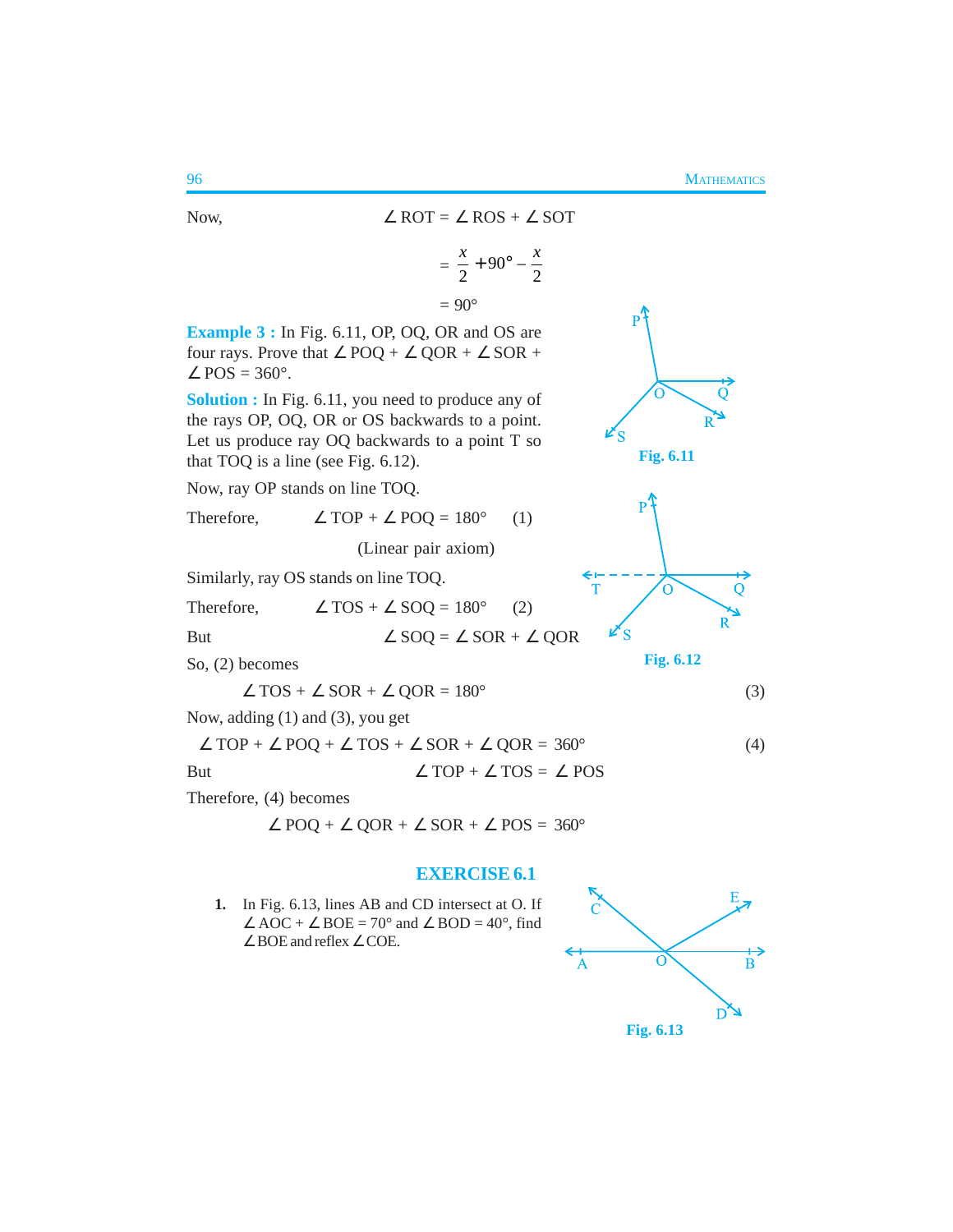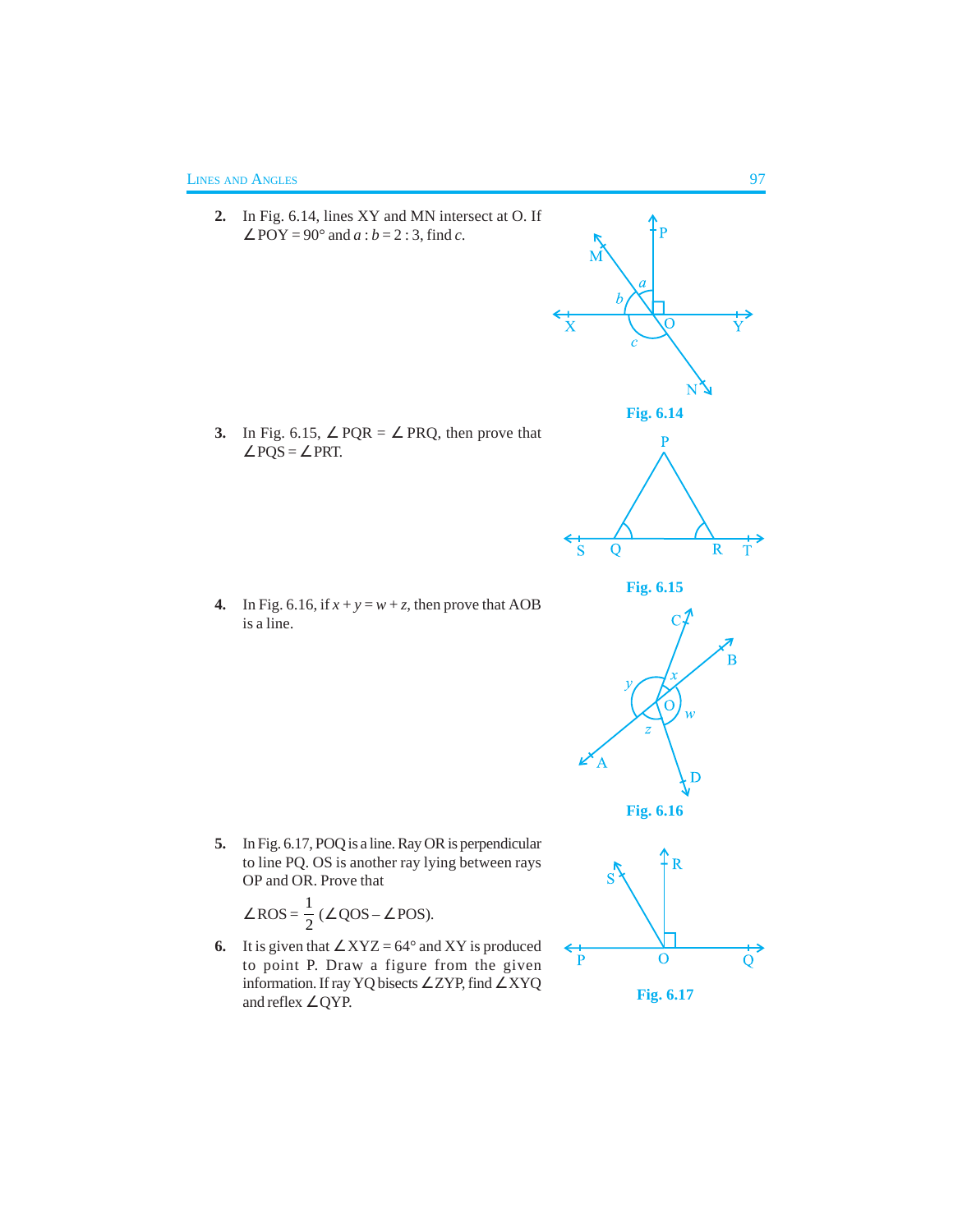#### **6.5 Parallel Lines and a Transversal**

Recall that a line which intersects two or more lines at distinct points is called a **transversal** (see Fig. 6.18). Line *l* intersects lines *m* and *n* at points P and Q respectively. Therefore, line *l* is a transversal for lines *m* and *n*. Observe that four angles are formed at each of the points P and Q.

Let us name these angles as  $\angle 1, \angle 2, \ldots, \angle 8$  as shown in Fig. 6.18.

∠ 1, ∠ 2, ∠ 7 and ∠ 8 are called **exterior angles**, while ∠ 3, ∠ 4, ∠ 5 and ∠ 6 are called **interior angles**.

Recall that in the earlier classes, you have named some pairs of angles formed when a transversal intersects two lines. These are as follows:

(a) **Corresponding angles :**

| $(i) \angle 1$ and $\angle 5$   | (ii) $\angle$ 2 and $\angle$ 6 |
|---------------------------------|--------------------------------|
| $(iii) \angle 4$ and $\angle 8$ | $(iv) \angle 3$ and $\angle 7$ |

- (b) **Alternate interior angles :**
	- (i) ∠ 4 and ∠ 6 (ii) ∠ 3 and ∠ 5
- (c) **Alternate exterior angles:**

(i) ∠ 1 and ∠ 7 (ii) ∠ 2 and ∠ 8

(d) **Interior angles on the same side of the transversal:**

(i) 
$$
\angle
$$
 4 and  $\angle$  5 (ii)  $\angle$  3 and  $\angle$  6

Interior angles on the same side of the transversal are also referred to as **consecutive interior** angles or **allied** angles or **co-interior** angles. Further, many a times, we simply use the words alternate angles for alternate interior angles.

Now, let us find out the relation between the angles in these pairs when line *m* is parallel to line *n*. You know that the ruled lines of your notebook are parallel to each other. So, with ruler and pencil, draw two parallel lines along any two of these lines and a transversal to intersect them as shown in Fig. 6.19.





 $\vec{m}$ 

#### **Fig. 6.18**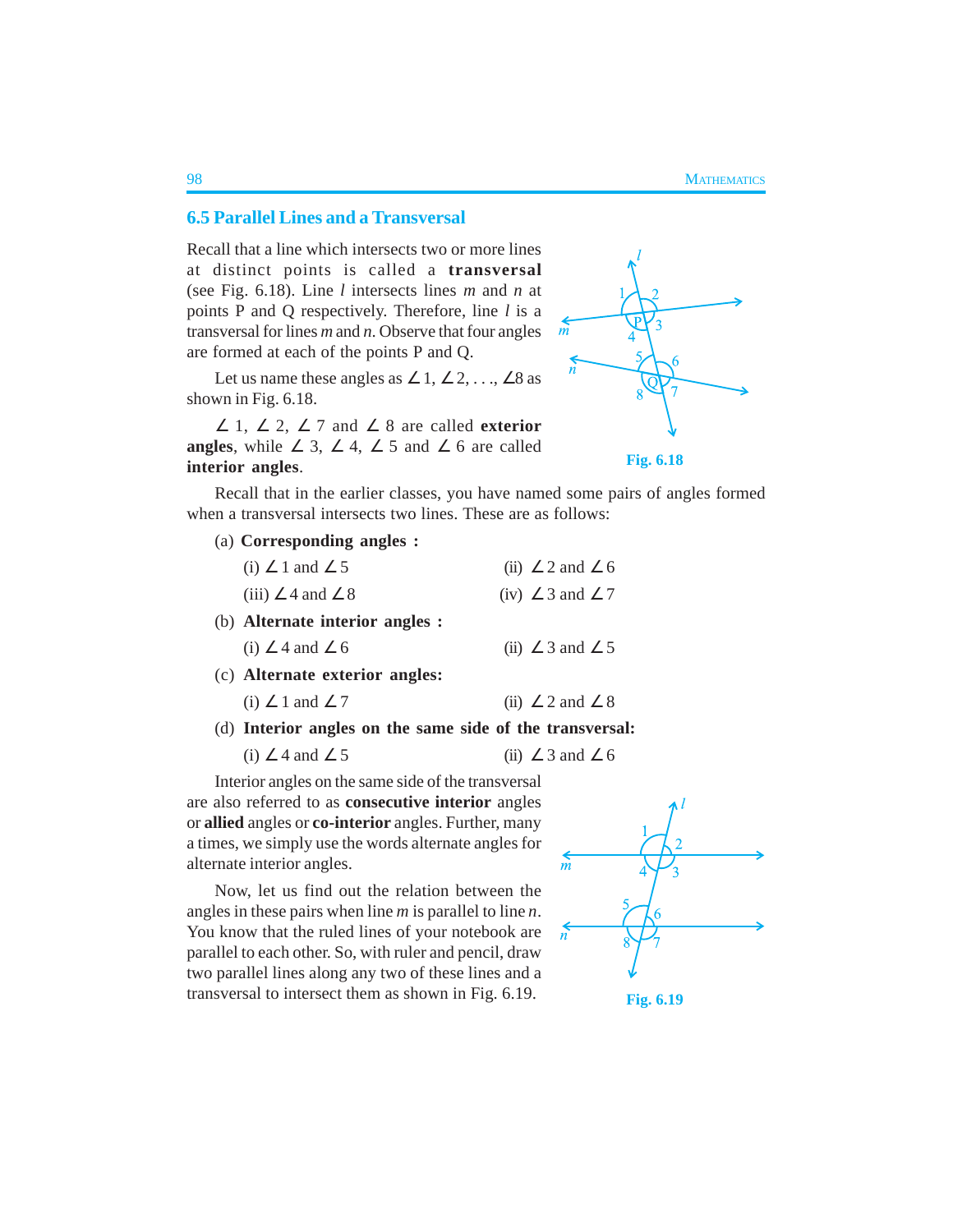Now, measure any pair of corresponding angles and find out the relation between them. You may find that :  $\angle 1 = \angle 5$ ,  $\angle 2 = \angle 6$ ,  $\angle 4 = \angle 8$  and  $\angle 3 = \angle 7$ . From this, you may conclude the following axiom.

**Axiom 6.3 :** *If a transversal intersects two parallel lines, then each pair of corresponding angles is equal*.

Axiom 6.3 is also referred to as the **corresponding angles axiom**. Now, let us discuss the converse of this axiom which is as follows:

If a transversal intersects two lines such that a pair of corresponding angles is equal, then the two lines are parallel.

Does this statement hold true? It can be verified as follows: Draw a line AD and mark points B and C on it. At B and C, construct  $\angle$  ABQ and  $\angle$  BCS equal to each other as shown in Fig. 6.20 (i).



**Fig. 6.20**

Produce QB and SC on the other side of AD to form two lines PQ and RS [see Fig. 6.20 (ii)]. You may observe that the two lines do not intersect each other. You may also draw common perpendiculars to the two lines PQ and RS at different points and measure their lengths. You will find it the same everywhere. So, you may conclude that the lines are parallel. Therefore, the converse of corresponding angles axiom is also true. So, we have the following axiom:

**Axiom 6.4 :** *If a transversal intersects two lines such that a pair of corresponding angles is equal, then the two lines are parallel to each other*.

Can we use corresponding angles axiom to find out the relation between the alternate interior angles when a transversal intersects two parallel lines? In Fig. 6.21, transveral PS intersects parallel lines AB and CD at points Q and R respectively. Is  $\angle$  BQR =  $\angle$  QRC and  $\angle$  AQR =  $\angle$  QRD?

You know that  $\angle PQA = \angle QRC$  (1)

(Corresponding angles axiom)

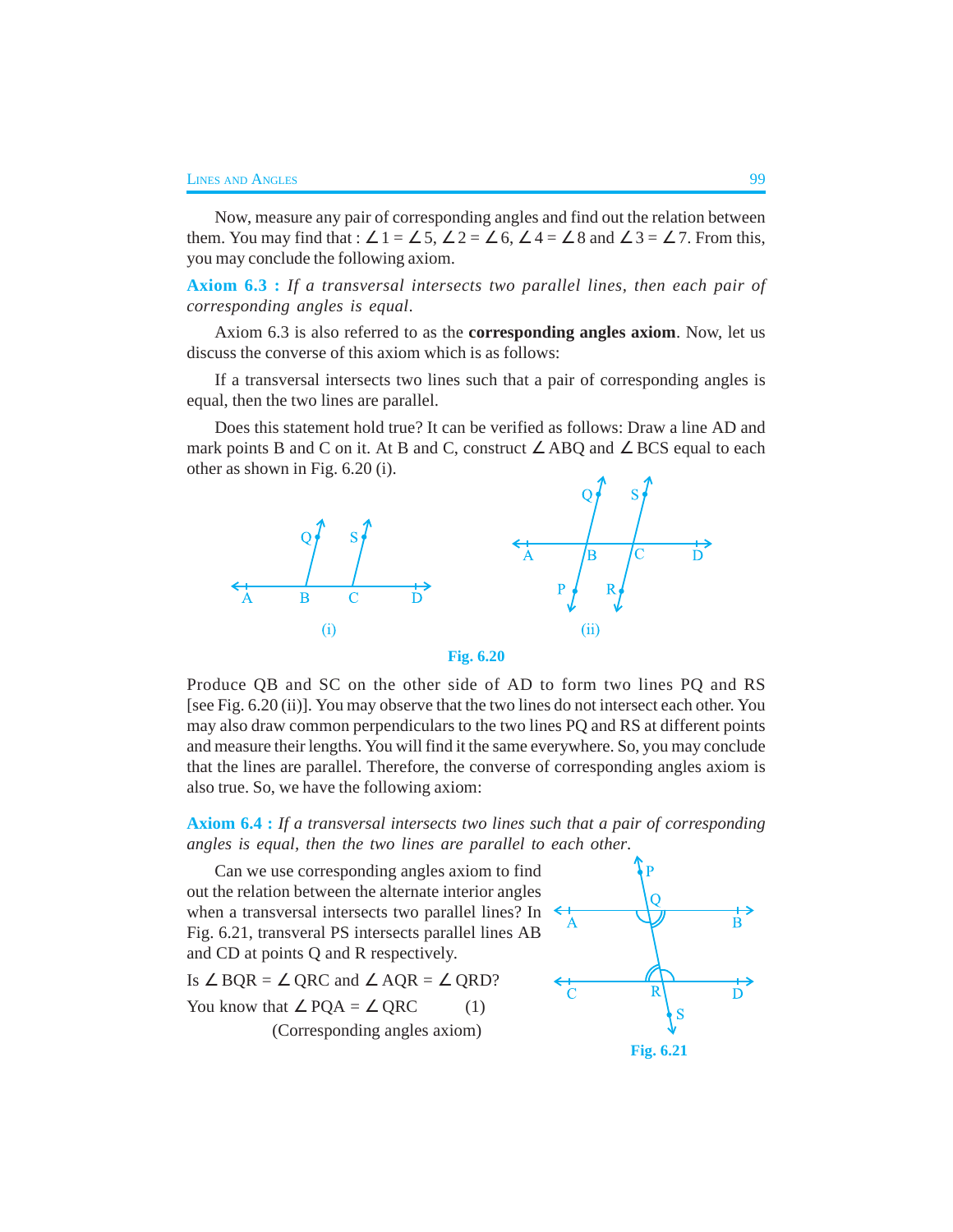Οl

 $\overline{R}$ 

 $\overline{\mathbf{B}}$ 

 $\overline{D}$ 

$$
\angle PQA = \angle BQR? Yes! (Why?) \tag{2}
$$

So, from (1) and (2), you may conclude that

$$
\angle BQR = \angle QRC.
$$
  
Similarly, 
$$
\angle AQR = \angle QRD.
$$

This result can be stated as a theorem given below:

**Theorem 6.2 :** *If a transversal intersects two parallel lines, then each pair of alternate interior angles is equal.*

Now, using the converse of the corresponding angles axiom, can we show the two lines parallel if a pair of alternate interior angles is equal? In Fig. 6.22, the transversal PS intersects lines AB and CD at points Q and R respectively such that  $\angle$  BQR =  $\angle$  QRC.

Is  $AB \parallel CD$ ?

$$
\angle BQR = \angle PQA \qquad (Why?) \qquad (1)
$$
  
But, 
$$
\angle BQR = \angle QRC \qquad (Given) \qquad (2)
$$

So, from (1) and (2), you may conclude that

$$
\angle
$$
 PQA =  $\angle$  QRC

But they are corresponding angles.

So,  $AB \parallel CD$  (Converse of corresponding angles axiom)

This result can be stated as a theorem given below:



 $\Delta$ 

 $\overline{C}$ 

**Theorem 6.3 :** *If a transversal intersects two lines such that a pair of alternate interior angles is equal, then the two lines are parallel.*

In a similar way, you can obtain the following two theorems related to interior angles on the same side of the transversal.

**Theorem 6.4 :** *If a transversal intersects two parallel lines, then each pair of interior angles on the same side of the transversal is supplementary.*

**Theorem 6.5 :** *If a transversal intersects two lines such that a pair of interior angles on the same side of the transversal is supplementary, then the two lines are parallel.*

You may recall that you have verified all the above axioms and theorems in earlier classes through activities. You may repeat those activities here also.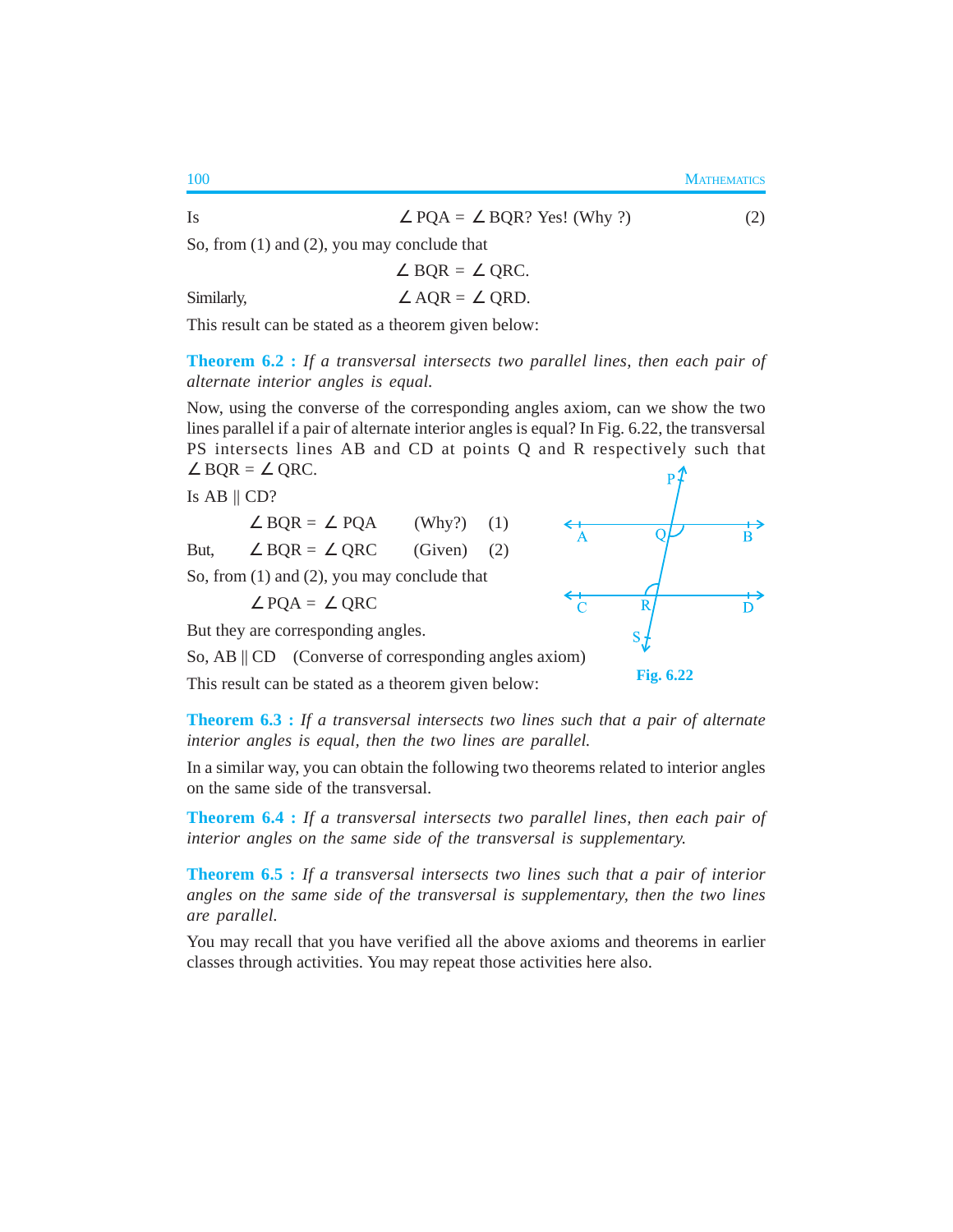### **6.6 Lines Parallel to the Same Line**

If two lines are parallel to the same line, will they be parallel to each other? Let us check it. See Fig. 6.23 in which line  $m \parallel \text{line } l$  and line  $n \parallel \text{line } l$ .

Let us draw a line *t* transversal for the lines, *l*, *m* and *n*. It is given that line *m* || line *l* and line *n* || line *l*.



**Theorem 6.6 :** *Lines which are parallel to the same line are parallel to each other*.

**Note :** The property above can be extended to more than two lines also.

Now, let us solve some examples related to parallel lines.

**Example 4 :** In Fig. 6.24, if PQ  $\parallel$  RS,  $\angle$  MXQ = 135° and  $\angle$  MYR = 40°, find  $\angle$  XMY.



**Solution :** Here, we need to draw a line AB parallel to line PQ, through point M as shown in Fig. 6.25. Now, AB  $\parallel$  PQ and PQ  $\parallel$  RS.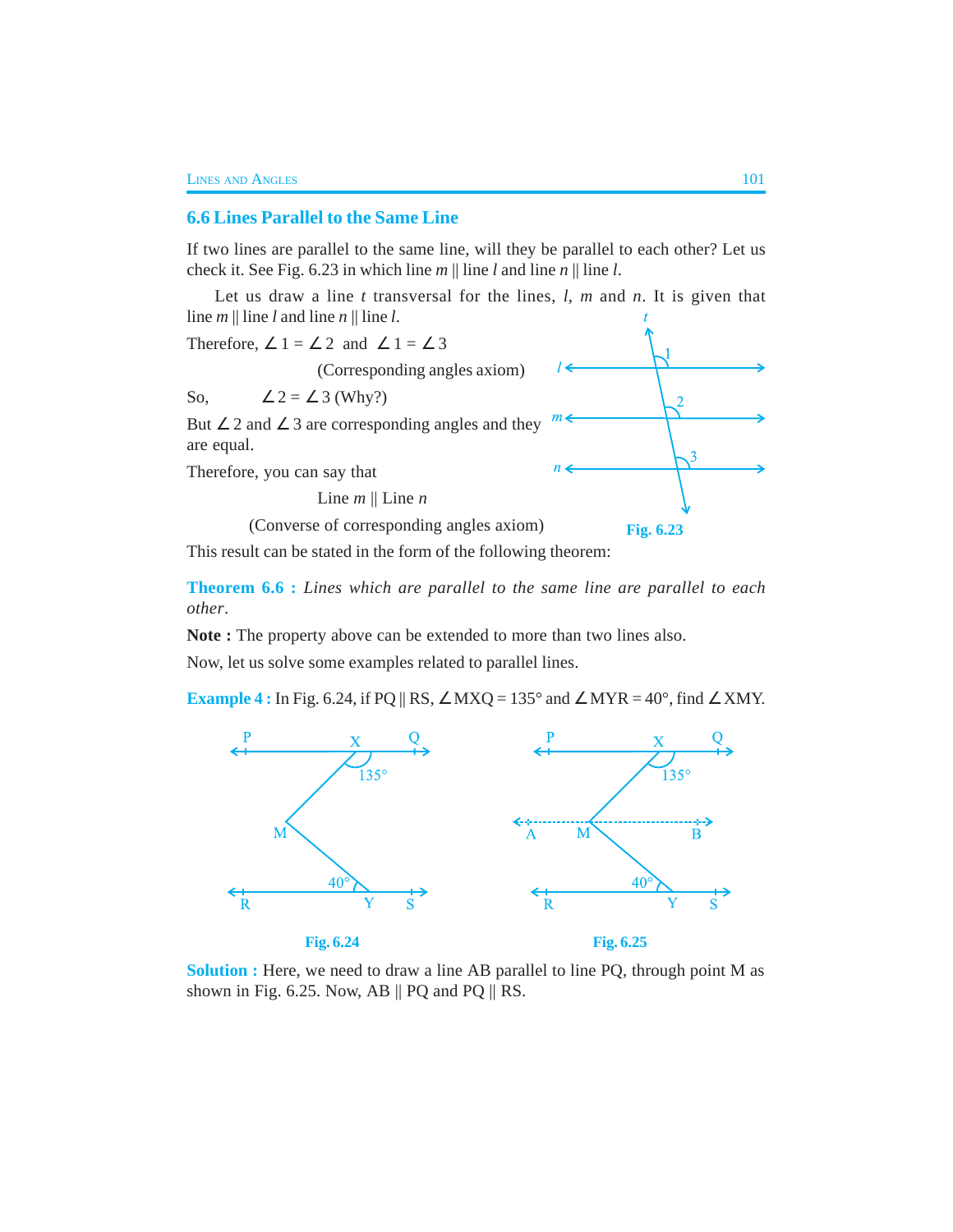| Therefore,                                                                    | $AB \parallel RS$ (Why?)                 |                                       |  |  |
|-------------------------------------------------------------------------------|------------------------------------------|---------------------------------------|--|--|
| Now,                                                                          | $\angle$ QXM + $\angle$ XMB = 180°       |                                       |  |  |
| $(AB \parallel PQ)$ , Interior angles on the same side of the transversal XM) |                                          |                                       |  |  |
| But                                                                           | $\angle$ QXM = 135°                      |                                       |  |  |
| So,                                                                           | $135^\circ$ + $\angle$ XMB = $180^\circ$ |                                       |  |  |
| Therefore,                                                                    | $\angle$ XMB = 45°                       | (1)                                   |  |  |
| Now,                                                                          | $\angle$ BMY = $\angle$ MYR              | $(AB \parallel RS,$ Alternate angles) |  |  |
| Therefore,                                                                    | $\angle$ BMY = 40°                       | (2)                                   |  |  |
| Adding $(1)$ and $(2)$ , you get                                              |                                          |                                       |  |  |
|                                                                               | $\angle$ XMB + $\angle$ BMY = 45° + 40°  |                                       |  |  |
| That is,                                                                      | $\angle$ XMY = 85 <sup>°</sup>           |                                       |  |  |

**Example 5 :** If a transversal intersects two lines such that the bisectors of a pair of corresponding angles are parallel, then prove that the two lines are parallel.

**Solution :** In Fig. 6.26, a transversal AD intersects two lines PQ and RS at points B and C respectively. Ray BE is the bisector of ∠ ABQ and ray CG is the bisector of  $\angle$  BCS; and BE || CG.

We are to prove that  $PQ \parallel RS$ .

It is given that ray BE is the bisector of  $\angle$  ABQ.

Therefore, 
$$
\angle
$$
 ABE =  $\frac{1}{2}$   $\angle$  ABQ (1)

Similarly, ray CG is the bisector of  $\angle$  BCS.

Therefore,  $\angle BCG =$ 1  $\frac{1}{2}$   $\angle$  BCS (2)

But BE || CG and AD is the transversal.

Therefore,  $\angle$  ABE =  $\angle$  BCG

(Corresponding angles axiom) (3)

Substituting (1) and (2) in (3), you get

$$
\frac{1}{2} \angle ABQ = \frac{1}{2} \angle BCS
$$
  
That is, 
$$
\angle ABQ = \angle BCS
$$



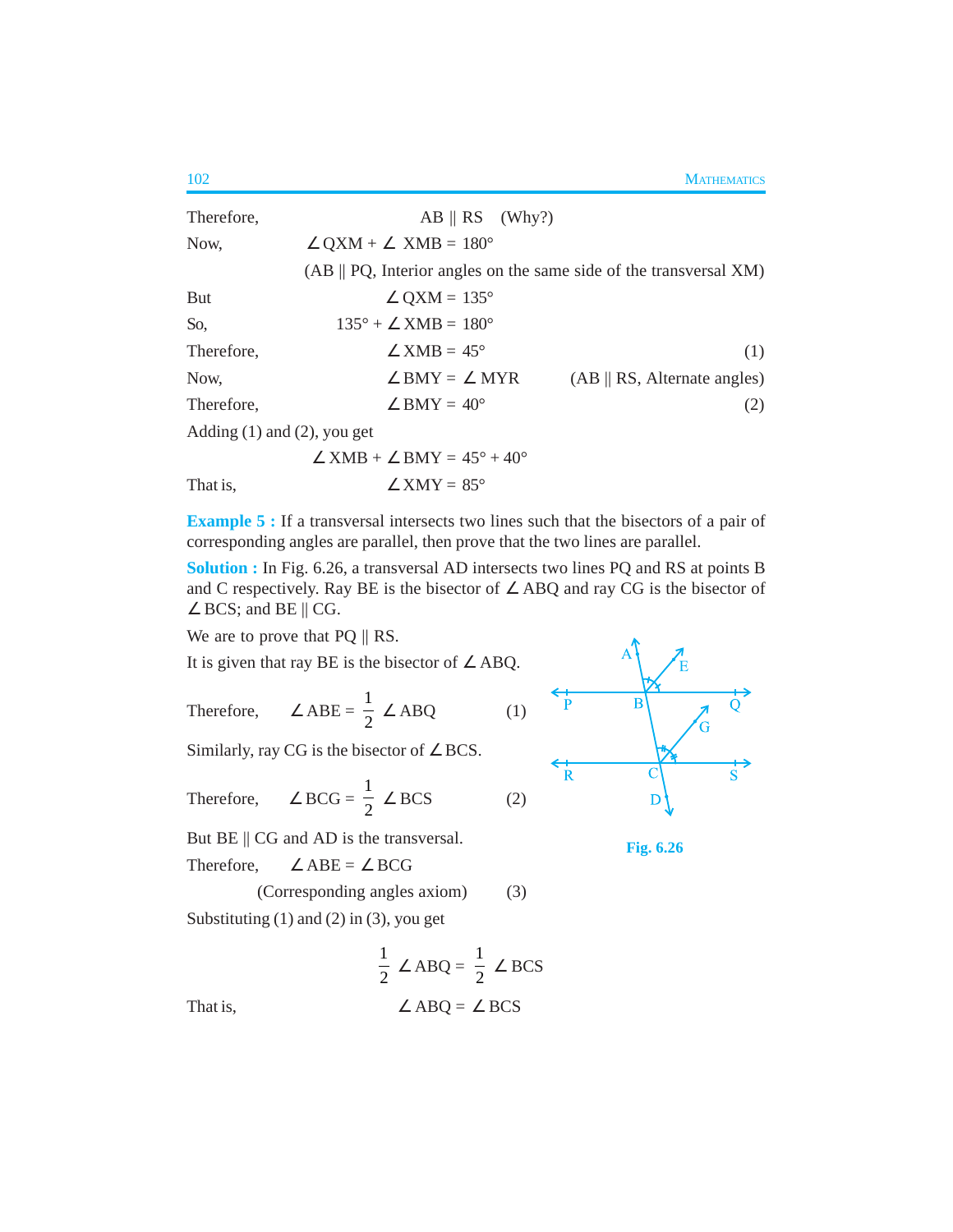But, they are the corresponding angles formed by transversal AD with PQ and RS; and are equal.

Therefore, PQ || RS

(Converse of corresponding angles axiom)

**Example 6 :** In Fig. 6.27, AB || CD and CD || EF. Also EA ⊥ AB. If ∠ BEF = 55°, find the values of *x*, *y* and *z*.



side of the transversal EA)

**Fig. 6.27**

Which gives  $z = 35^\circ$ 

### **EXERCISE 6.2**

**1.** In Fig. 6.28, find the values of *x* and *y* and then show that AB  $||CD$ .



-F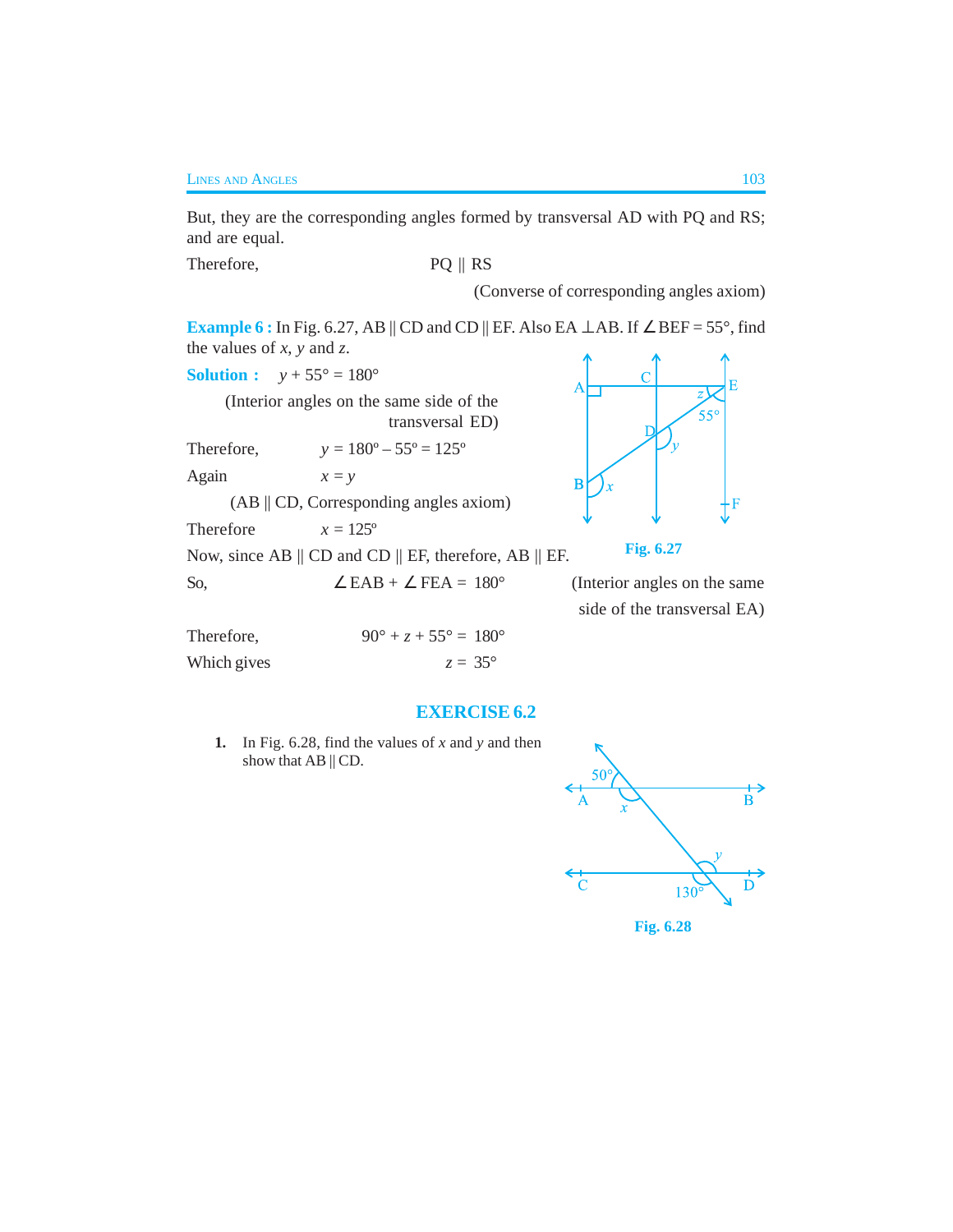- **2.** In Fig. 6.29, if AB  $||CD, CD || EF$  and  $y : z = 3 : 7$ , find *x*.
- **3.** In Fig. 6.30, if AB || CD, EF ⊥ CD and ∠ GED = 126°, find ∠ AGE, ∠ GEF and ∠ FGE.



[**Hint :** Draw a line parallel to ST through point R.]

**5.** In Fig. 6.32, if AB  $||$  CD,  $\angle$  APQ = 50° and  $\angle$  PRD = 127°, find *x* and *y*.

**6.** In Fig. 6.33, PQ and RS are two mirrors placed parallel to each other. An incident ray AB strikes the mirror PQ at B, the reflected ray moves along the path BC and strikes the mirror RS at C and again reflects back along CD. Prove that  $AB \parallel CD$ .

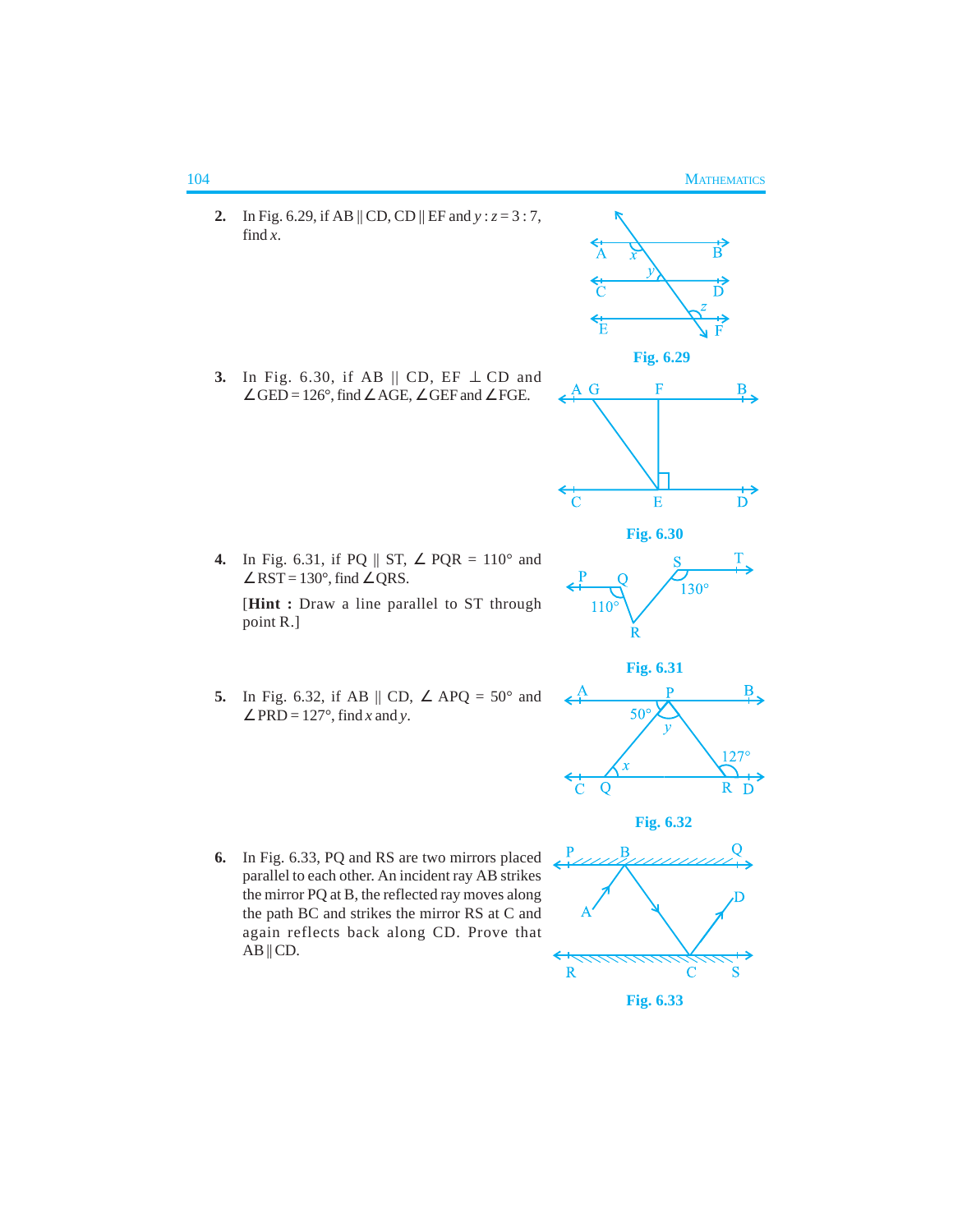### **6.7 Angle Sum Property of a Triangle**

In the earlier classes, you have studied through activities that the sum of all the angles of a triangle is 180°. We can prove this statement using the axioms and theorems related to parallel lines.

**Theorem 6.7 :** *The sum of the angles of a triangle is 180*º*.*

**Proof :** Let us see what is given in the statement above, that is, the hypothesis and what we need to prove. We are given a triangle PQR and  $\angle$  1,  $\angle$  2 and ∠ 3 are the angles of  $\triangle$  PQR (see Fig. 6.34).

We need to prove that  $\angle 1 + \angle 2 + \angle 3 = 180^\circ$ . Let us draw a line XPY parallel to QR through the opposite vertex P, as shown in Fig. 6.35, so that we can use the properties related to parallel lines.

Now, XPY is a line.

Therefore,  $\angle 4 + \angle 1 + \angle 5 = 180^{\circ}$  (1)

But XPY || QR and PQ, PR are transversals.

So,  $\angle 4 = \angle 2$  and  $\angle 5 = \angle 3$ (Pairs of alternate angles)

Substituting ∠ 4 and ∠ 5 in (1), we get

 $\angle$  2 +  $\angle$  1 +  $\angle$  3 = 180 $^{\circ}$ 

That is,  $\angle 1 + \angle 2 + \angle 3 = 180^\circ$ 





Recall that you have studied about the formation of an exterior angle of a triangle in the earlier classes (see Fig. 6.36). Side QR is produced to point  $S, \angle PRS$  is called an exterior angle of ∆PQR.

Is 
$$
\angle 3 + \angle 4 = 180^{\circ}
$$
? (Why?) (1)

Also, see that

$$
\angle 1 + \angle 2 + \angle 3 = 180^{\circ}
$$
 (Why?) (2)

From (1) and (2), you can see that

$$
\angle 4 = \angle 1 + \angle 2.
$$

This result can be stated in the form of a theorem as given below:

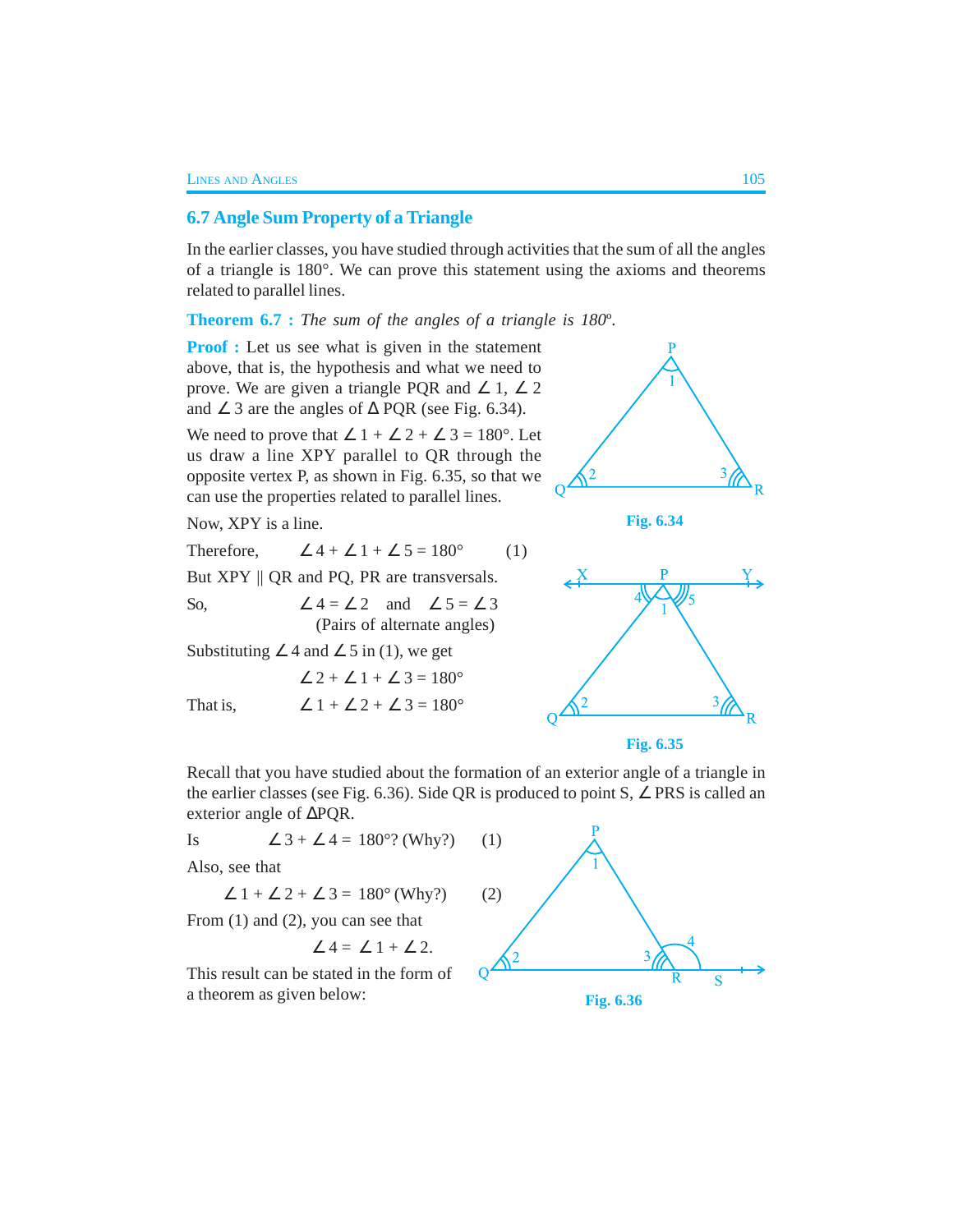**Theorem 6.8 :** *If a side of a triangle is produced, then the exterior angle so formed is equal to the sum of the two interior opposite angles.*

It is obvious from the above theorem that an *exterior angle of a triangle is greater than either of its interior apposite angles.*

Now, let us take some examples based on the above theorems.

**Example 7 :** In Fig. 6.37, if QT  $\perp$  PR,  $\angle$  TQR = 40° and  $\angle$  SPR = 30°, find *x* and *y*.

**Solution :** In  $\triangle$  TQR,  $90^{\circ}$  +  $40^{\circ}$  +  $x = 180^{\circ}$ 

(Angle sum property of a triangle)

| Therefore, | $x = 50^{\circ}$                   |  |
|------------|------------------------------------|--|
| Now,       | $y = \angle$ SPR + x (Theorem 6.8) |  |
| Therefore, | $y = 30^{\circ} + 50^{\circ}$      |  |
|            | $= 80^\circ$                       |  |





A

**Example 8 :** In Fig. 6.38, the sides AB and AC of ∆ABC are produced to points E and D respectively. If bisectors BO and CO of ∠ CBE and ∠ BCD respectively meet at point O, then prove that

 $\angle$  BOC = 90 $^{\circ}$  – 1  $\frac{1}{2}$  ∠BAC. **Solution :** Ray BO is the bisector of ∠ CBE.

Therefore,  $\angle$  CB

$$
3\text{O} = \frac{1}{2} \angle \text{CBE}
$$

$$
= \frac{1}{2} (180^\circ - y)
$$

$$
= 90^\circ - \frac{y}{2} (1)
$$

Similarly, ray CO is the bisector of ∠ BCD.

Therefore,  $\angle$  BC

$$
CO = \frac{1}{2} \angle BCD
$$
  
=  $\frac{1}{2} (180^{\circ} - z)$   
=  $90^{\circ} - \frac{z}{2}$  (2)

B

**Fig. 6.38**

 $\Omega$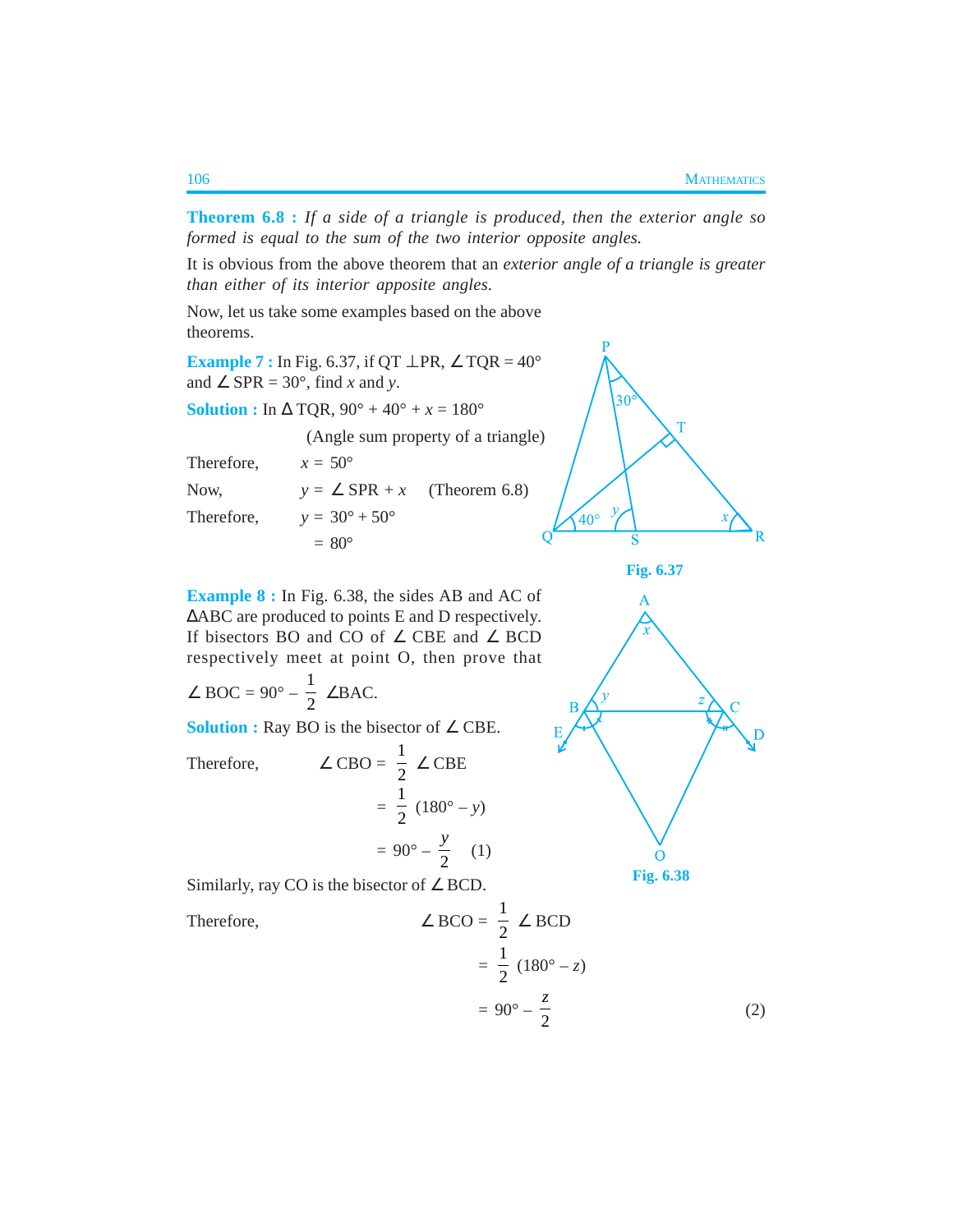In  $\triangle$  BOC,  $\angle$  BOC +  $\angle$  BCO +  $\angle$  CBO = 180° (3)

Substituting (1) and (2) in (3), you get

$$
\angle BOC + 90^\circ - \frac{z}{2} + 90^\circ - \frac{y}{2} = 180^\circ
$$
  
So,  

$$
\angle BOC = \frac{z}{2} + \frac{y}{2}
$$
  
or,  

$$
\angle BOC = \frac{1}{2} (y + z)
$$
 (4)

But,  $x + y + z = 180^\circ$  (Angle sum property of a triangle) Therefore,  $y + z = 180^{\circ} - x$ 

Therefore, (4) becomes

$$
\angle \text{BOC} = \frac{1}{2} (180^\circ - x)
$$

$$
= 90^\circ - \frac{x}{2}
$$

$$
= 90^\circ - \frac{1}{2} \angle \text{BAC}
$$

## **EXERCISE 6.3**

- **1.** In Fig. 6.39, sides QP and RQ of ∆ PQR are produced to points S and T respectively. If  $\angle$  SPR = 135° and  $\angle$  PQT = 110°, find  $\angle$  PRQ.
- 2. In Fig. 6.40, ∠ X =  $62^{\circ}$ , ∠ XYZ =  $54^{\circ}$ . If YO and ZO are the bisectors of ∠ XYZ and ∠ XZY respectively of ∆ XYZ, find ∠ OZY and ∠ YOZ.
- **3.** In Fig. 6.41, if AB  $||$  DE,  $\angle$  BAC = 35° and  $\angle$  CDE = 53°, find  $\angle$  DCE.



**4.** In Fig. 6.42, if lines PQ and RS intersect at point T, such that ∠ PRT = 40°, ∠ RPT = 95° and  $∠TSQ = 75^\circ$ , find  $∠SQT$ .